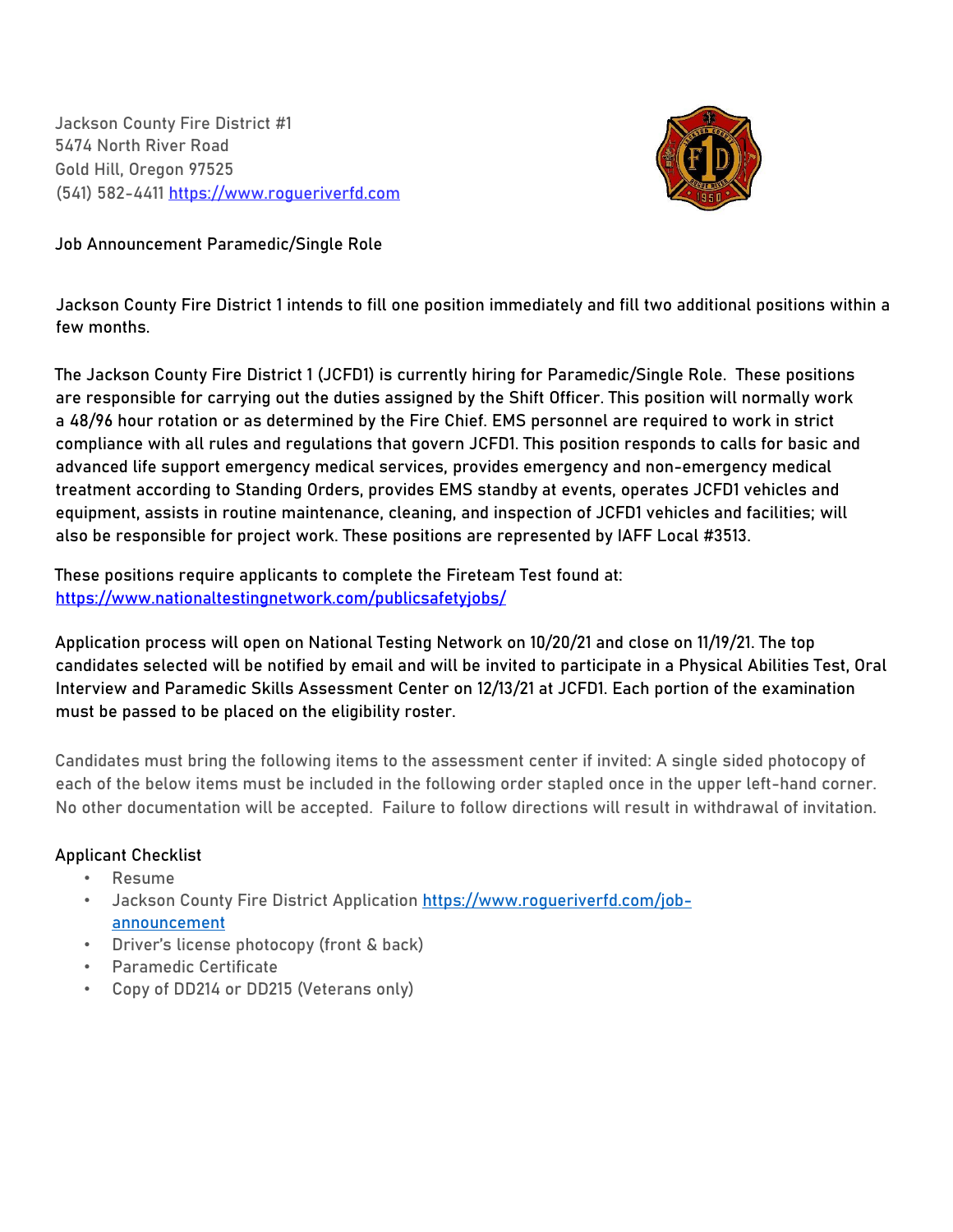## **Salary Information**:

Starting base pay: \$53,000 Pay Incentives: 3% AA/AS Degree 6% BA/BS Degree **Benefit Information**:

JCFD1 provides full medical, dental, and life insurance programs.

**Insurance**: JCFD1 shares costs and pays 95% of premiums and employees pay 5% of premiums.

**Health Reimbursement Arrangement**: JCFD1 pays \$225 per month (\$2,700.00 annually) into your HRA VEBA.

**PERS Retirement**: JCFD1 pays the employee (6%) contribution to PERS.

**Vacation**: 15 hours accrued each pay period, equaling 3.5 weeks' vacation annually. Top pay step accrues 27 hours per pay period, equaling 6.5 weeks paid vacation annually.

**Sick Time**: 15 hours accrued each pay period, equaling 3.5 weeks' sick time annually.

#### **Department Overview**:

JCFD1 is a full-service Fire and EMS provider and provides ambulance transportation to Jackson County ASA #1. JCFD1 responds to approximately 2,700 emergency incidents per year from our station located in Rogue River, Oregon and participates in the Rogue Valley Fire Chief's automatic aid system.

**Qualification Requirements**:

Consideration will be given to any combination of education and experience that would reflect meeting the qualifications. As a condition of employment, employees must maintain certifications required by the Fire District's Supervising Physician and Oregon EMS license, at least to the level of certification at time of hire.

#### **Area Overview**:

JCFD1 is situated on the Rogue River between the Cities of Grants Pass and Medford in beautiful Southern Oregon. With great opportunities for outdoor activities year-round, including hiking, camping, skiing, and a short drive to the Oregon Coast. The district services a 77 square mile area for fire protection and 200 square miles for ambulance coverage serving a population of about 18,000.